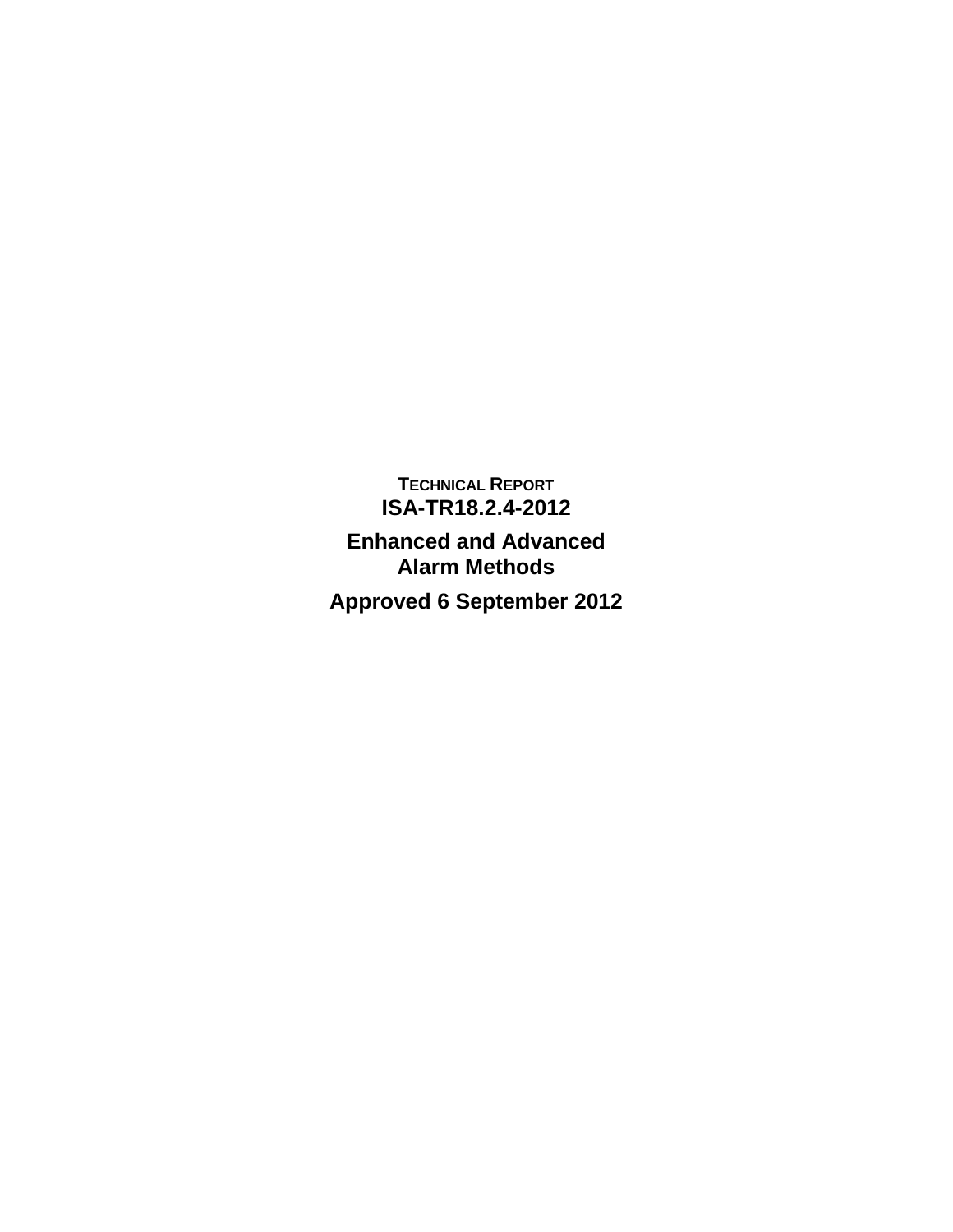ISA-TR18.2.4-2012, *Enhanced and Advanced Alarm Methods*

ISBN: 978-1-937560-19-5

Copyright © 2012 by the International Society of Automation. All rights reserved. Printed in the United States of America. No part of this publication may be reproduced, stored in a retrieval system, or transmitted in any form or by any means (electronic, mechanical, photocopying, recording, or otherwise), without the prior written permission of the publisher.

ISA 67 Alexander Drive P.O. Box 12277 Research Triangle Park, North Carolina 27709 E-mail: standards@isa.org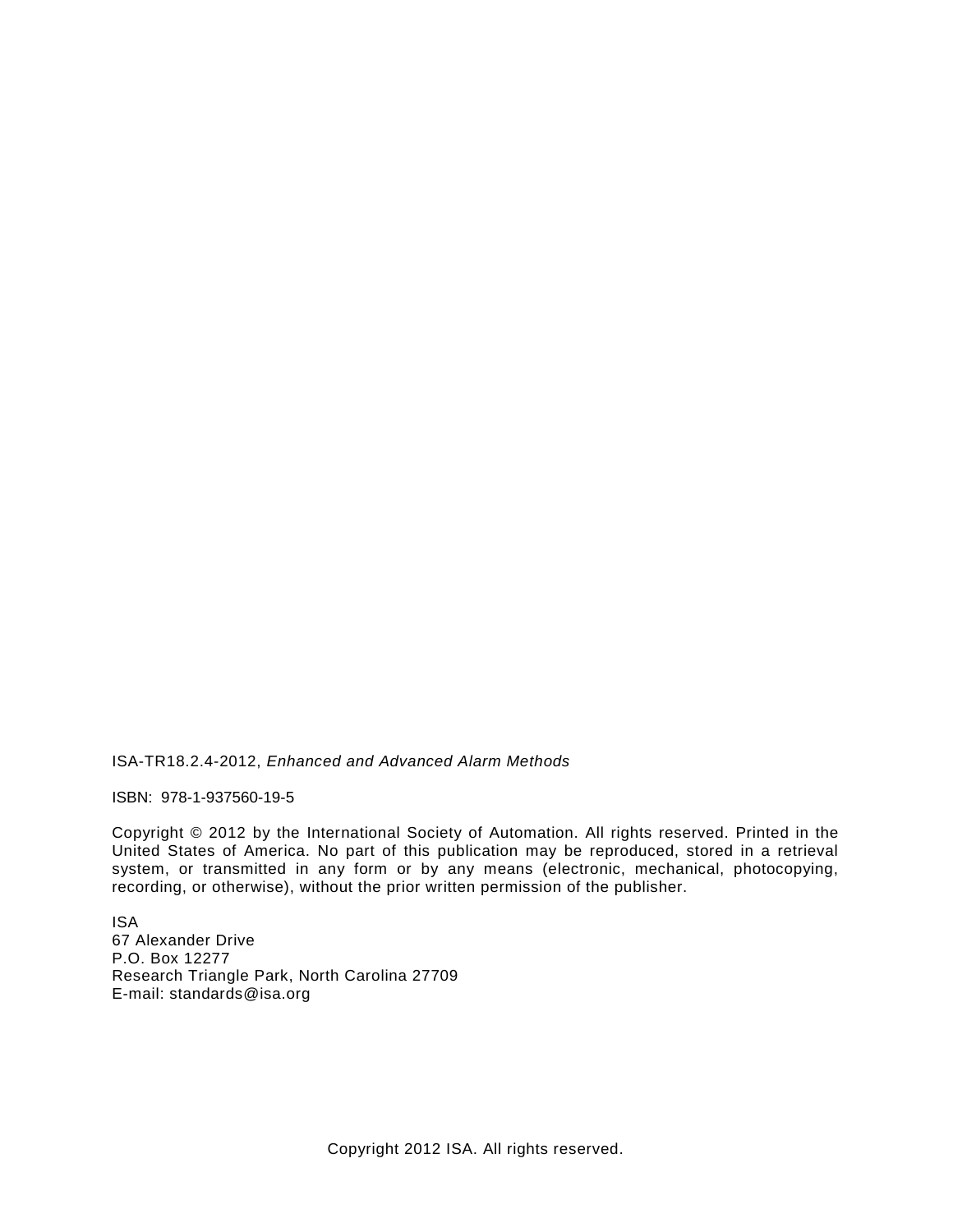# **Preface**

This preface, as well as all footnotes, is included for information purposes only and is not part of ISA-TR18.2.4-2012.

This technical report has been prepared as part of the service of ISA, the International Society of Automation, toward a goal of helping in the understanding and use of ANSI/ISA-18.2-2009, *Management of Alarm Systems for the Process Industries*. To be of real value, this document should not be static but should be subject to periodic review. Toward this end, the Society welcomes all comments and criticisms and asks that they be addressed to the Secretary, Standards and Practices Board; ISA, 67 Alexander Drive; P.O. Box 12277; Research Triangle Park, NC 27709; Telephone (919) 549-8411; Fax (919) 549-8288; E-mail: [standards@isa.org.](mailto:standards@isa.org)

The ISA Standards and Practices Department is aware of the growing need for attention to the metric system of units in general, and the International System of Units (SI) in particular, in the preparation of instrumentation standards, recommended practices, and technical reports. The Department is further aware of the benefits of USA users of ISA standards of incorporating suitable references to the SI (and the metric system) in their business and professional dealings with other countries. Toward this end, this Department will endeavor to introduce SI-acceptable metric units in all new and revised standards, recommended practices, and technical reports to the greatest extent possible. *Standard for Use of the International System of Units (SI): The Modern Metric System*, published by the American Society for Testing & Materials as IEEE/ASTM SI 10-97, and future revisions, will be the reference guide for definitions, symbols, abbreviations, and conversion factors.

It is the policy of ISA to encourage and welcome the participation of all concerned individuals and interests in the development of ISA standards. Participation in the ISA standards -making process by an individual in no way constitutes endorsement by the employer of that individual, of ISA, or of any of the standards, recommended practices, and technical reports that ISA develops.

**CAUTION — ISA DOES NOT TAKE ANY POSITION WITH RESPECT TO THE EXISTENCE OR VALIDITY OF ANY PATENT RIGHTS ASSERTED IN CONNECTION WITH THIS DOCUMENT, AND ISA DISCLAIMS LIABILITY FOR THE INFRINGEMENT OF ANY PATENT RESULTING FROM THE USE OF THIS DOCUMENT. USERS ARE ADVISED THAT DETERMINATION OF THE VALIDITY OF ANY PATENT RIGHTS, AND THE RISK OF INFRINGEMENT OF SUCH RIGHTS, IS ENTIRELY THEIR OWN RESPONSIBILITY.** 

**PURSUANT TO ISA'S PATENT POLICY, ONE OR MORE PATENT HOLDERS OR PATENT APPLICANTS MAY HAVE DISCLOSED PATENTS THAT COULD BE INFRINGED BY USE OF THIS DOCUMENT AND EXECUTED A LETTER OF ASSURANCE COMMITTING TO THE GRANTING OF A LICENSE ON A WORLDWIDE, NON-DISCRIMINATORY BASIS, WITH A FAIR AND REASONABLE ROYALTY RATE AND FAIR AND REASONABLE TERMS AND CONDITIONS. FOR MORE INFORMATION ON SUCH DISCLOSURES AND LETTERS OF ASSURANCE, CONTACT ISA OR VISIT [WWW.ISA.ORG/STANDARDSPATENTS.](http://www.isa.org/StandardsPatents)**

**OTHER PATENTS OR PATENT CLAIMS MAY EXIST FOR WHICH A DISCLOSURE OR LETTER OF ASSURANCE HAS NOT BEEN RECEIVED. ISA IS NOT RESPONSIBLE FOR IDENTIFYING PATENTS OR PATENT APPLICATIONS FOR WHICH A LICENSE MAY BE REQUIRED, FOR CONDUCTING INQUIRIES INTO THE LEGAL VALIDITY OR SCOPE OF PATENTS, OR DETERMINING WHETHER ANY LICENSING TERMS OR CONDITIONS PROVIDED IN CONNECTION WITH SUBMISSION OF A LETTER OF ASSURANCE, IF ANY, OR IN ANY LICENSING AGREEMENTS ARE REASONABLE OR NON-DISCRIMINATORY.**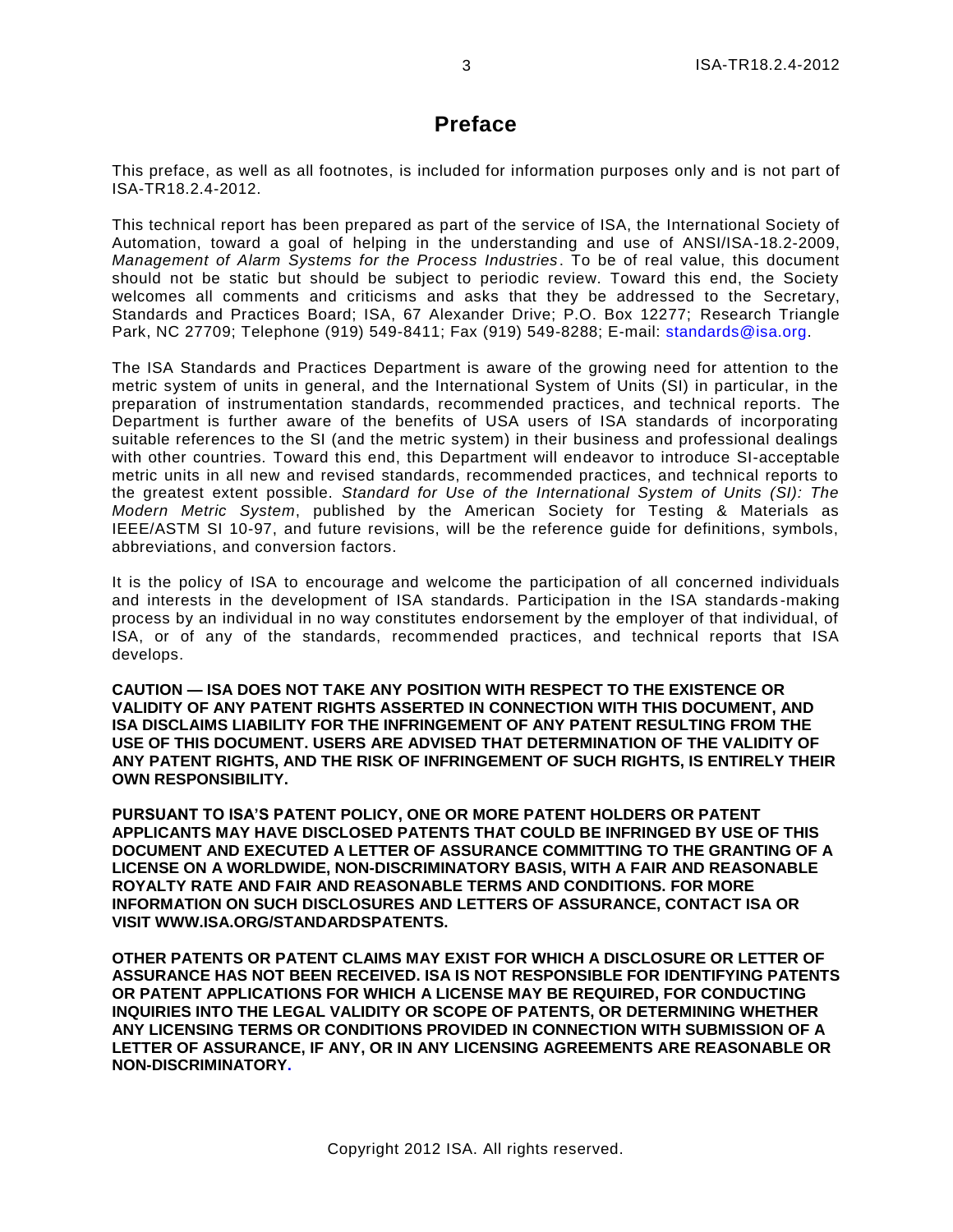**ISA REQUESTS THAT ANYONE REVIEWING THIS DOCUMENT WHO IS AWARE OF ANY PATENTS THAT MAY IMPACT IMPLEMENTATION OF THE DOCUMENT NOTIFY THE ISA STANDARDS AND PRACTICES DEPARTMENT OF THE PATENT AND ITS OWNER.**

**ADDITIONALLY, THE USE OF THIS DOCUMENT MAY INVOLVE HAZARDOUS MATERIALS, OR EQUIPMENT. THE DOCUMENT CANNOT ANTICIPATE ALL POSSIBLE APPLICATIONS OR ADDRESS ALL POSSIBLE SAFETY ISSUES ASSOCIATED WITH USE IN HAZARDOUS CONDITIONS. THE USER OF THIS DOCUMENT MUST EXERCISE SOUND PROFESSIONAL JUDGMENT CONCERNING ITS USE AND APPLICABILITY UNDER THE USER'S PARTICULAR CIRCUMSTANCES. THE USER MUST ALSO CONSIDER THE APPLICABILITY OF ANY GOVERNMENTAL REGULATORY LIMITATIONS AND ESTABLISHED SAFETY AND HEALTH PRACTICES BEFORE IMPLEMENTING THIS DOCUMENT.**

**THE USER OF THIS DOCUMENT SHOULD BE AWARE THAT THIS DOCUMENT MAY BE IMPACTED BY ELECTRONIC SECURITY ISSUES. THE COMMITTEE HAS NOT YET ADDRESSED THE POTENTIAL ISSUES IN THIS VERSION.**

The following people served as members of ISA18 Working Group 4 and contributed to this technical report:

Michael Carter GE Energy Lieven Dubois **Disk Communist Communist Communist Communist Communist Communist Communist Communist Communist Communist Communist Communist Communist Communist Communist Communist Communist Communist Communist Communist Co** Bill Hollifield PAS Darwin Logerot **ProSys Inc.** Doug Metzger Consultant Nick Sands DuPont Rainer Spies SpiraTec AG Bob Weibel **Tips Inc.** 

## **NAME COMPANY**

Joe Alford Joseph S. Alford, LLC Robert Hudson **Shell Global Solutions** John Huhman Shell Global Solutions Mike Miller **Shell Global Solutions** Shell Global Solutions Graham Nasby Eramosa Engineering Inc. Kim VanCamp Emerson Process Management

The following people served as voting members of ISA18 and contributed to this technical report:

Donald Dunn, Co-Chair **Aramco Services Co.** Aramco Services Co. Nicholas Sands, Co-Chair **DuPont** DuPont Erwin Icayan **ACES Inc.**<br>
Joseph Alford **Access ACES** Inc. Joe Bingham AES Global Inc. Alex Boquiren **Bechtel Corp. Bechtel Corp.** Alan Bryant **Canadian Control Control Control Control Control Control Control Control Control Control Control Control Control Control Control Control Control Control Control Control Control Control Control Control Control** John Campbell **Consultant** Bridget Fitzpatrick Mustang Engineering Max Hanson MCC Control Systems Bill Hollifield PAS Alan Hugo Capstone Technology Lokesh Kalra **Chevron** Edward Marszal Kenexis Michael Marvan

**NAME COMPANY** Joseph S. Alford LLC Stephen Apple **IntelaTrac-Wonderware Mobile Solutions**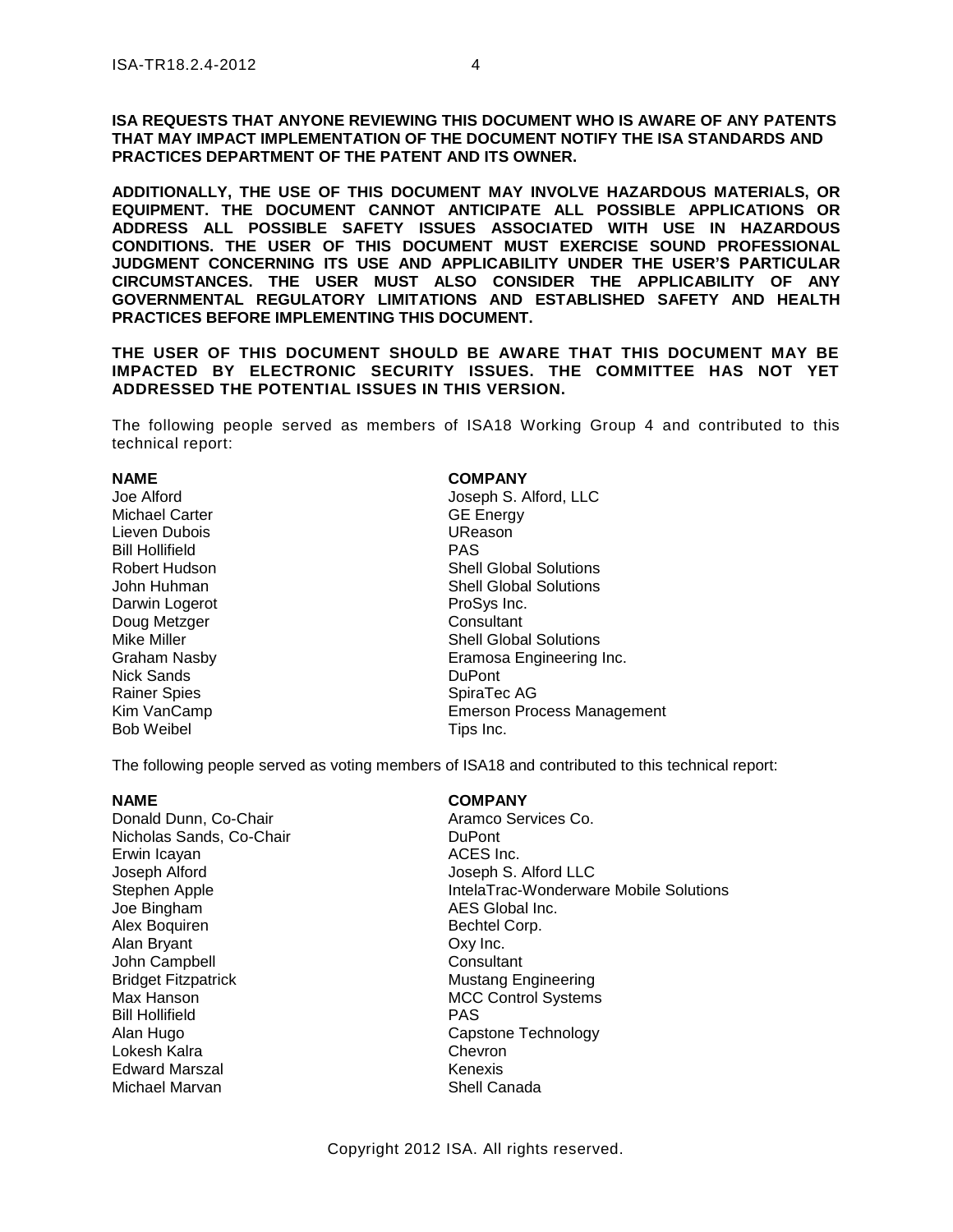- Douglas Metzger **DPM** Consulting Patrick O'Donnell BP Douglas Rothenberg **D.** Roth Inc. Todd Stauffer **Exida Co.** Beth Vail **Beth Vail URS SMS** Bob Weibel **Bob Weibel Tips** Inc.
- Ian Nimmo User Centered Design Services LLC David Strobhar **Beville Engineering Inc.** Angela Summers SIS-TECH Solutions LP

This technical report was approved for publication by the ISA Standards and Practices Board on 6 September 2012.

**NAME COMPANY**<br> **D. Dunn, Vice President COMPANY COMPANY Aramco Services Co.** D. Dunn, Vice President E. Cosman, Vice President-Elect The Dow Chemical Co. D. Bartusiak ExxonMobil Chemical Company P. Brett **Consultant Consultant** Honeywell Inc.<br>
J. Campbell **Honeywell** Consultant J. Campbell M. Coppler **Det Norske Veritas Certification Inc.**<br>
B. Dumortier Consultant Consultant **B.** Dumortier J. Federlein **Federlein & Assoc.** Inc. J. Gilsinn Kenexis Consulting Group J. Jamison EnCana Corporation Ltd. K. Lindner **Endress+Hauser Process Solutions AG** V. Maggioli **Feltronics Corp.** T. McAvinew Instrumentation & Control Engineering LLC R. Reimer **Rockwell** Automation S. Russell **S. Russell** S. Russell **Valero Energy Corp.** N. Sands DuPont H. Sasajima Azbil Corp. T. Schnaare **Rosemount Inc.** J. Tatera Tatera & Associates Inc. I. Verhappen **I. Verhappen Inc.**<br>
W. Weidman **Youther WOW Consulting** J. Weiss **Applied Control Solutions LLC** M. Wilkins Yokogawa IA Global Marketing USMK D. Zetterberg **Chevron Energy Technology Company** 

# ACES Inc.

WCW Consulting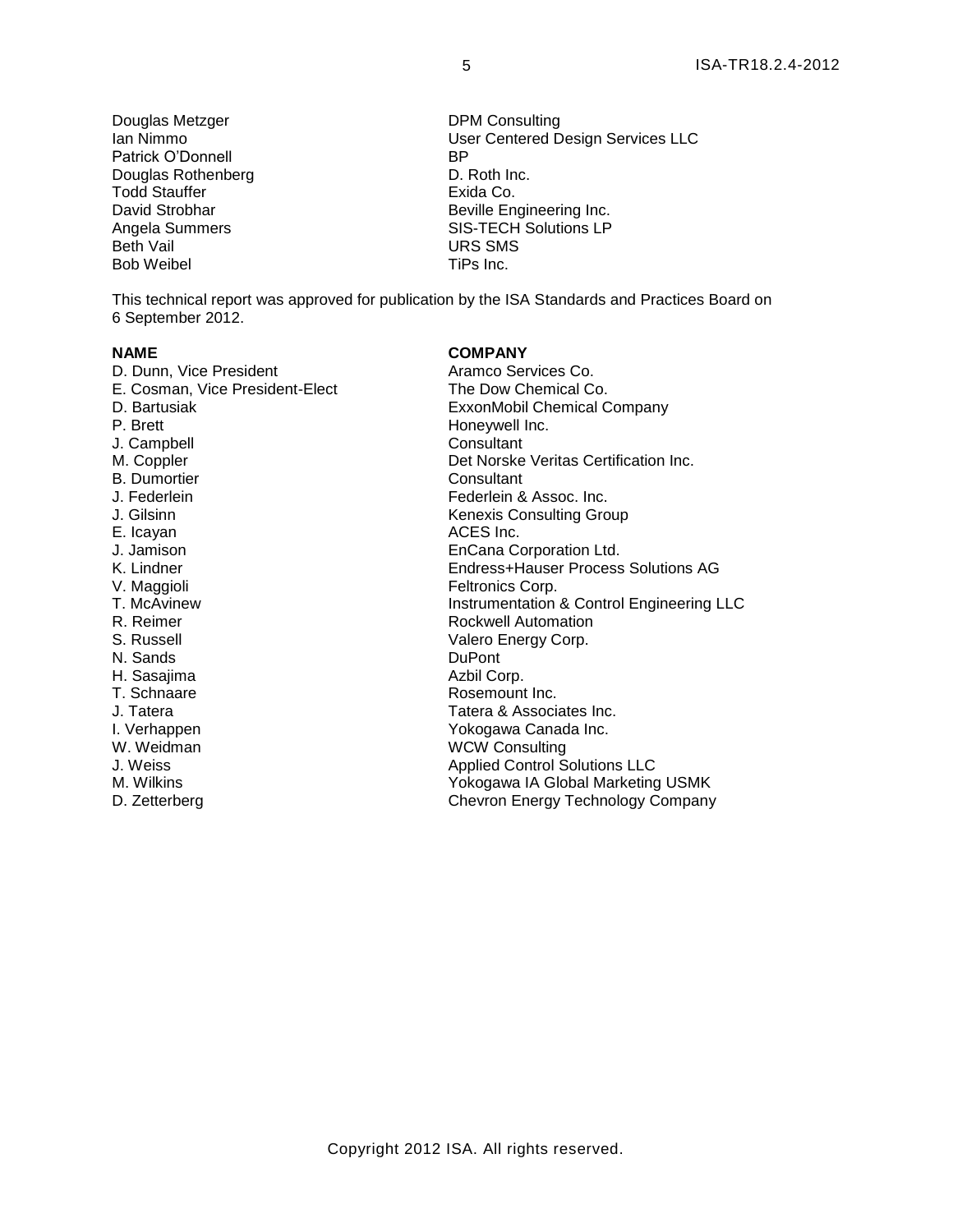The page intentionally left blank.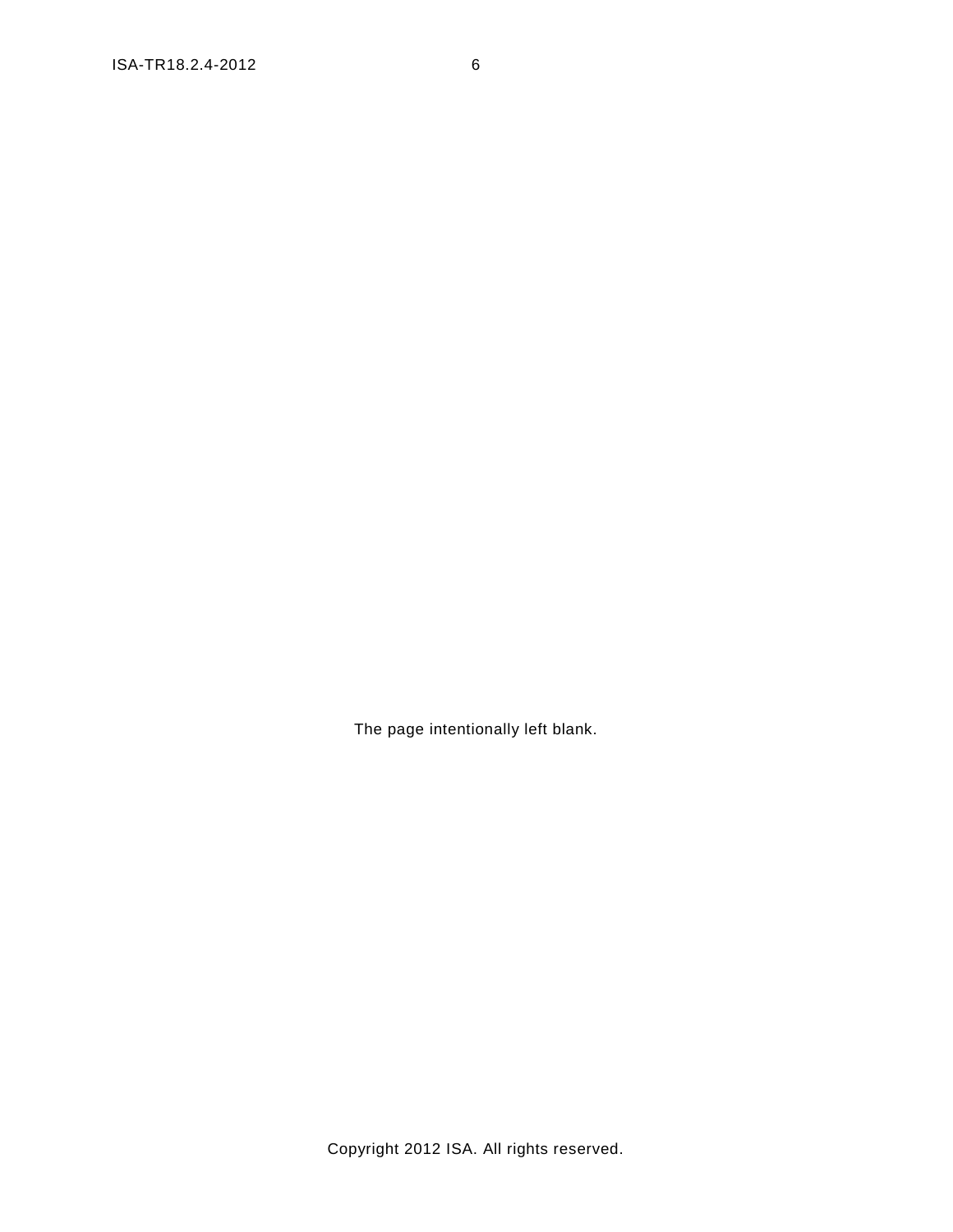# **Contents**

| 1 |             |                                                                                 |  |  |  |  |
|---|-------------|---------------------------------------------------------------------------------|--|--|--|--|
|   | 1.1         |                                                                                 |  |  |  |  |
| 2 |             |                                                                                 |  |  |  |  |
| 3 |             |                                                                                 |  |  |  |  |
|   | 3.1         |                                                                                 |  |  |  |  |
|   | 3.2         |                                                                                 |  |  |  |  |
| 4 |             | Considerations in the application of enhanced and advanced alarming methods  18 |  |  |  |  |
|   | 4.1         | Enhanced and advanced alarm methods vs. basic alarm methods  18                 |  |  |  |  |
|   | 4.2         |                                                                                 |  |  |  |  |
| 5 |             |                                                                                 |  |  |  |  |
|   | 5.1         |                                                                                 |  |  |  |  |
|   | 5.2         |                                                                                 |  |  |  |  |
|   | 5.3         |                                                                                 |  |  |  |  |
|   | 5.4         |                                                                                 |  |  |  |  |
|   | 5.5         | Alarm systems linked with manufacturing operations management (MOM)  24         |  |  |  |  |
| 6 |             |                                                                                 |  |  |  |  |
|   | 6.1         |                                                                                 |  |  |  |  |
|   | 6.2         |                                                                                 |  |  |  |  |
|   | 6.3         |                                                                                 |  |  |  |  |
|   | 6.4         |                                                                                 |  |  |  |  |
|   | 6.5         |                                                                                 |  |  |  |  |
|   | 6.6         |                                                                                 |  |  |  |  |
|   | 6.7         |                                                                                 |  |  |  |  |
|   | 6.8         |                                                                                 |  |  |  |  |
|   | 6.9<br>6.10 |                                                                                 |  |  |  |  |
| 7 |             |                                                                                 |  |  |  |  |
|   | 7.1         |                                                                                 |  |  |  |  |
|   | 7.2         |                                                                                 |  |  |  |  |
|   | 7.3         | Challenges in online determination of an abnormal situation cause  37           |  |  |  |  |
|   | 7.4         |                                                                                 |  |  |  |  |
|   | 7.5         | Challenges in providing alarm response guidance to operators  43                |  |  |  |  |
| 8 |             |                                                                                 |  |  |  |  |
|   | 8.1         |                                                                                 |  |  |  |  |
|   | 8.2         |                                                                                 |  |  |  |  |
|   | 8.3         |                                                                                 |  |  |  |  |
|   | 8.4         |                                                                                 |  |  |  |  |
|   | 8.5         |                                                                                 |  |  |  |  |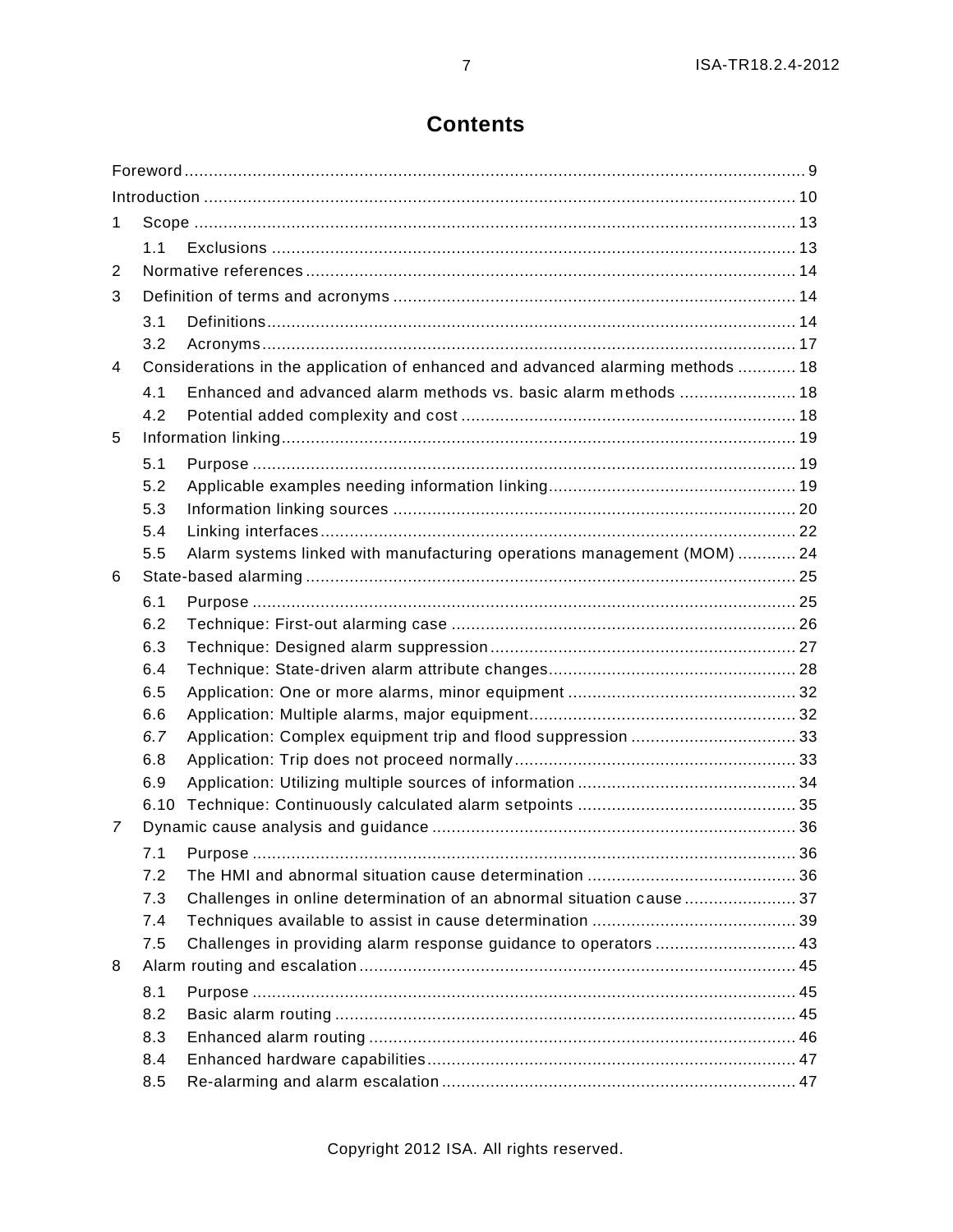| 9  |     |                                                                                 |  |
|----|-----|---------------------------------------------------------------------------------|--|
|    | 9.1 |                                                                                 |  |
|    | 9.2 |                                                                                 |  |
|    | 9.3 |                                                                                 |  |
|    | 9.4 |                                                                                 |  |
|    | 9.5 |                                                                                 |  |
| 10 |     |                                                                                 |  |
|    |     |                                                                                 |  |
|    |     |                                                                                 |  |
|    |     |                                                                                 |  |
| 11 |     |                                                                                 |  |
|    |     |                                                                                 |  |
|    |     | 11.2 Alarm philosophy stage and alarm system requirements specification52       |  |
|    |     | 11.3 Rationalization, design, operation, maintenance, monitoring and assessment |  |
|    |     |                                                                                 |  |
|    |     |                                                                                 |  |
|    |     |                                                                                 |  |
| 12 |     |                                                                                 |  |
| 13 |     |                                                                                 |  |

# **Figures**

| Figure 2 – Solution space pattern diagram for successful vs. unsuccessful tablet coating |  |
|------------------------------------------------------------------------------------------|--|
|                                                                                          |  |
|                                                                                          |  |
|                                                                                          |  |
| Figure 6 – Sample criteria for notification types from an alarm philosophy  49           |  |
| Figure 7 – Examples of operator notifications from an example alarm philosophy  49       |  |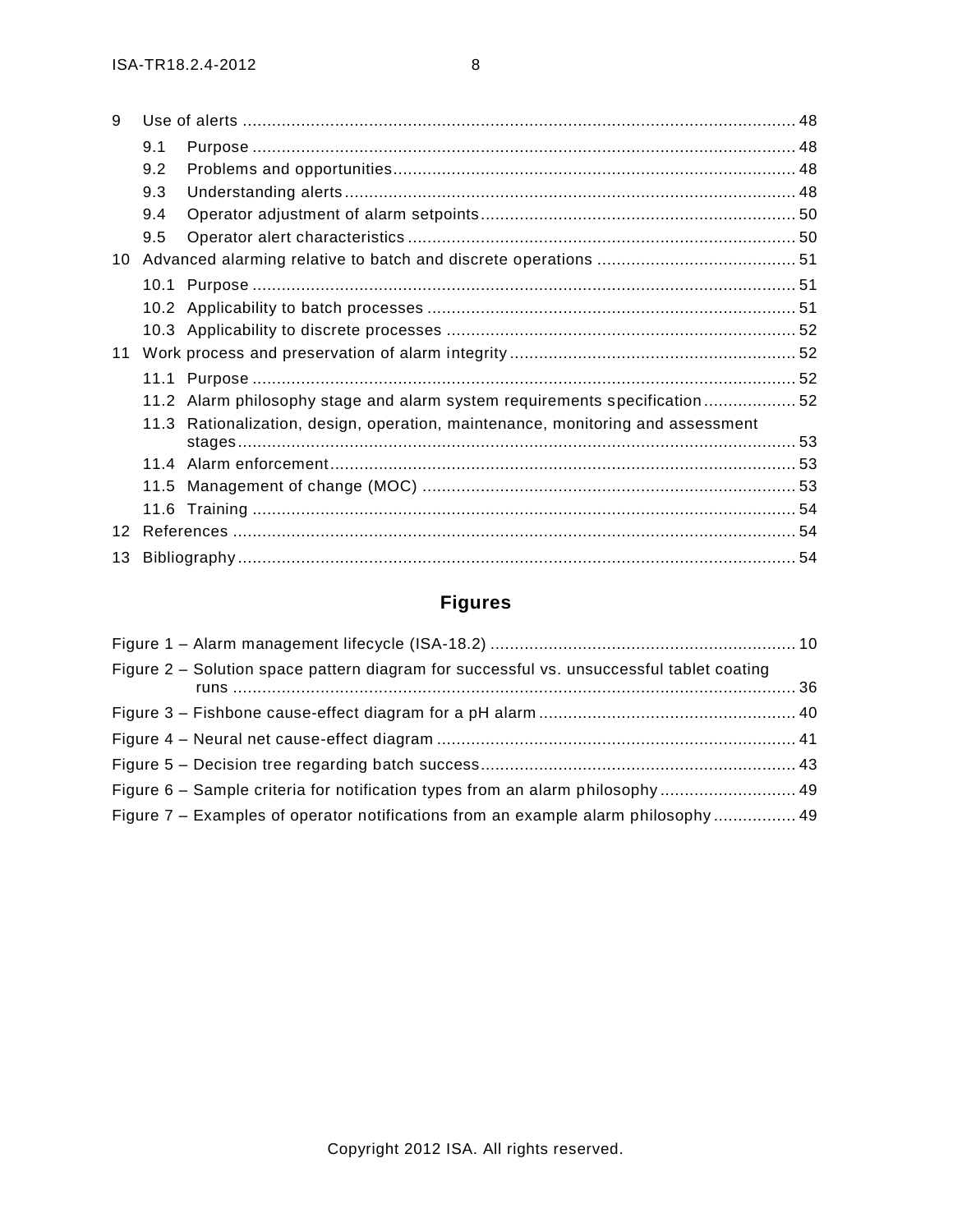# **Foreword**

In 2009, ANSI/ISA-18.2-2009, *Management of Alarm Systems for the Process Industries*, commonly referred to as ISA-18.2, was issued. In that same year the ISA18 committee established working groups to develop a series of technical reports with guidance on how to implement the practices outlined in ISA-18.2. The six independent technical reports are described below:

- ISA-dTR18.2.1, *Alarm Philosophy* [dTR1], provides guidance on the alarm philosophy and is limited to the scope of Clause 6 in ISA-18.2. The alarm philosophy provides guidance for successful management of the alarm system. It covers the definitions, principles, and activities by providing overall guidance on methods for alarm identification, rationalization, classification, prioritization, monitoring, management of change, and audit. (As of the publication of this technical report, the draft, dTR1, had not been published.)
- ISA-dTR18.2.2, *Alarm Identification and Rationalization* [dTR2], provides guidance on alarm identification and rationalization and is limited to the scope of Clauses 8 and 9 in ISA-18.2. Identification and rationalization cover the activities to determine the possible need for an alarm or a change to an alarm; systematically compare alarms to the alarm philosophy; and determine the alarm setpoint, consequence, operator action, priority, and class. Activities include, but are not limited to, identification, justification, prioritization, classification, and documentation. (As of the publication of this technical report, the draft, dTR2, had not been published.)
- ISA-dTR18.2.3, *Basic Alarm Design* [dTR3], provides guidance on basic alarm design, focuses on the scope of Clause 10 of ISA-18.2, and may include other clauses as needed (e.g., Clause 14 on operations and Clause 15 on maintenance). Basic alarm design covers the selection of alarm attributes (e.g., types, deadbands, and delay times) and may be specific to each control system. (As of the publication of this technical report, the draft, dTR3, had not been published.)
- ISA-TR18.2.4-2012, *Enhanced and Advanced Alarm Methods* [TR4], provides guidance on enhanced and advanced alarm methods and focuses on the scope of Clause 12 of ISA-18.2. Enhanced alarm design covers guidance on additional logic, programming, or modeling used to modify alarm behavior. These methods may include: dynamic alarming, state-based alarming, adaptive alarms, logic-based alarming, and predictive alarming, as well as most of the designed suppression methods.
- ISA-TR18.2.5-2012, *Alarm System Monitoring, Assessment, and Auditing* [TR5], provides guidance on monitoring, assessment and audit of alarms and focuses on the scope of Clauses 16 and 18 in ISA-18.2. Monitoring, assessment, and audit cover the continuous monitoring, periodic performance assessment, and recurring audit of the alarm system.
- ISA-TR18.2.6-2012, *Alarm Systems for Batch and Discrete Processes* [TR6], provides guidance on the application of ISA-18.2 alarm lifecycle activities to batch and discrete processes, expanding on multiple clauses of ISA-18.2.

The guidance as presented in this document is general in nature and should be applied to each system as appropriate by personnel knowledgeable in the manufacturing process and control systems to which it is being applied. This guidance will evolve with experience and technology advancements.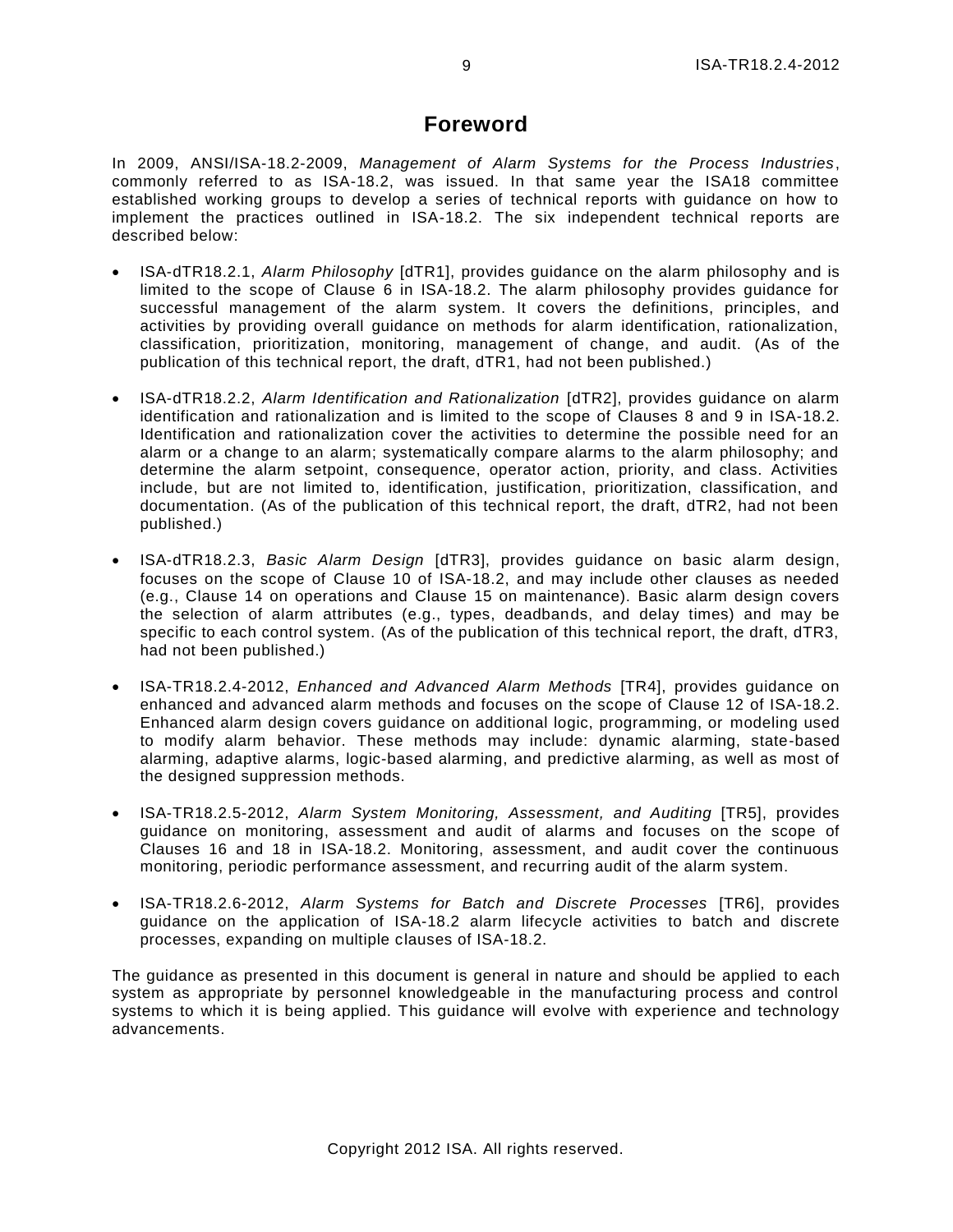# **Introduction**

### **Alarm management lifecycle**

ISA-18.2 gives requirements that address alarm systems for facilities in the process industries to improve safety, quality, and productivity. The general principles and processes in ISA-18.2 are intended for use in the lifecycle management of an alarm system based on programmable electronic controller- and computer-based human machine interface (HMI) technology. These requirements are presented in the standard, using the alarm management lifecycle shown in ISA-18.2.



Note 1: The box used for stage B represents a process defined outside of ISA-18.2.

Note 2: The independent stage J represents a process that connects to all other lifecycle stages.

Note 3: The rounded shapes of stages A, H, and J represent entry points to the lifecycle.

<span id="page-9-0"></span>Note 4: The dotted lines represent the loops in the lifecycle.



Copyright 2012 ISA. All rights reserved.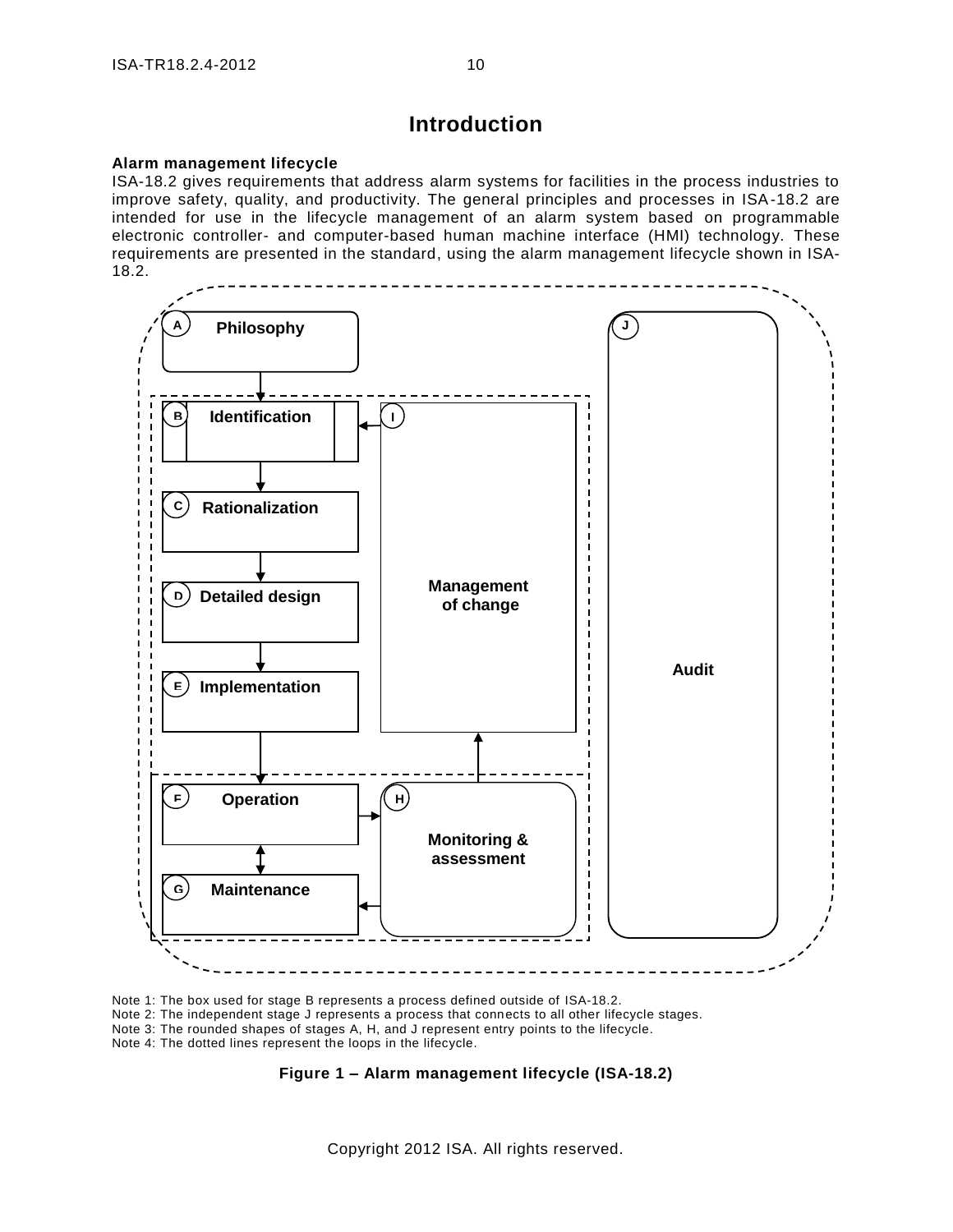# **Enhanced and advanced alarming**

Clause 12 of ISA-18.2 discusses enhanced and advanced alarm methods. These methods typically go beyond the basic methods and techniques that are usually, or at least initially, applied. It is an informative clause and contains no mandatory requirements. Enhanced and advanced alarming is not a separate stage in the alarm management lifecycle, a separate work process, or a specific application. It is a collection of methods and techniques that can be applied within the ISA-18.2 lifecycle stages. For example, advanced alarming techniques on specific alarms are designed in the ISA-18.2 design stage and implemented in the implementation stage. Significant improvement in alarm system function and performance can usually be made by following the basic alarming methods and principles. However, in many cases they may not be sufficient to achieve the goals for performance and operator guidance stated in the alarm philosophy. For example, due to changing process or equipment state, the alarms may not always trigger at the appropriate times for operator action, or they may trigger at times when no action is needed.

*Enhanced and advanced alarming methods are additional layers of logic, programming, modeling, or a combination thereof, used to modify alarm behavior or to improve operator guidance to better meet the objectives of an alarm system.*

# **Purpose of this technical report**

The purpose of this technical report is to help people evaluate when to use enhanced and advanced alarming methods, what benefits they can achieve, and what challenges and costs to expect. The objectives of this technical report are:

- a) to educate plant personnel as to what solutions are possible when the basic alarming methods alone do not achieve a site's alarm management objectives
- b) to help plant personnel to identify potential benefits, costs, risks, and necessary follow-up for solutions at their sites; to help decide whether or not they should consider enhanced and advanced alarming techniques; and if so, which specific techniques should be incorporated into their alarm philosophy and work processes
- c) to help those involved in the design, procurement, implementation, maintenance, and operation of enhanced and advanced alarming methods, for both existing systems and new systems
- **d)** to provide guidance and examples to help ensure successful deployment of the solutions

## **Report organization**

Clause 12 of ISA-18.2 divides enhanced and advanced alarming into four categories based on type of solution: information linking, logic-based alarming, model-based alarming, and additional alarming considerations.

This technical report is organized by type of alarming problem, rather than by solution technique. The intent is to cover all the techniques but to cover them in the context of the site problems that they address. Some techniques can be used to address multiple problems, and in the more complex problems and solutions, multiple techniques may be used, as shown in some of the examples of this report.

The technical report is organized as follows:

Clause 1 discusses the scope of this technical report, including important exclusions.

Clause 2 gives normative references.